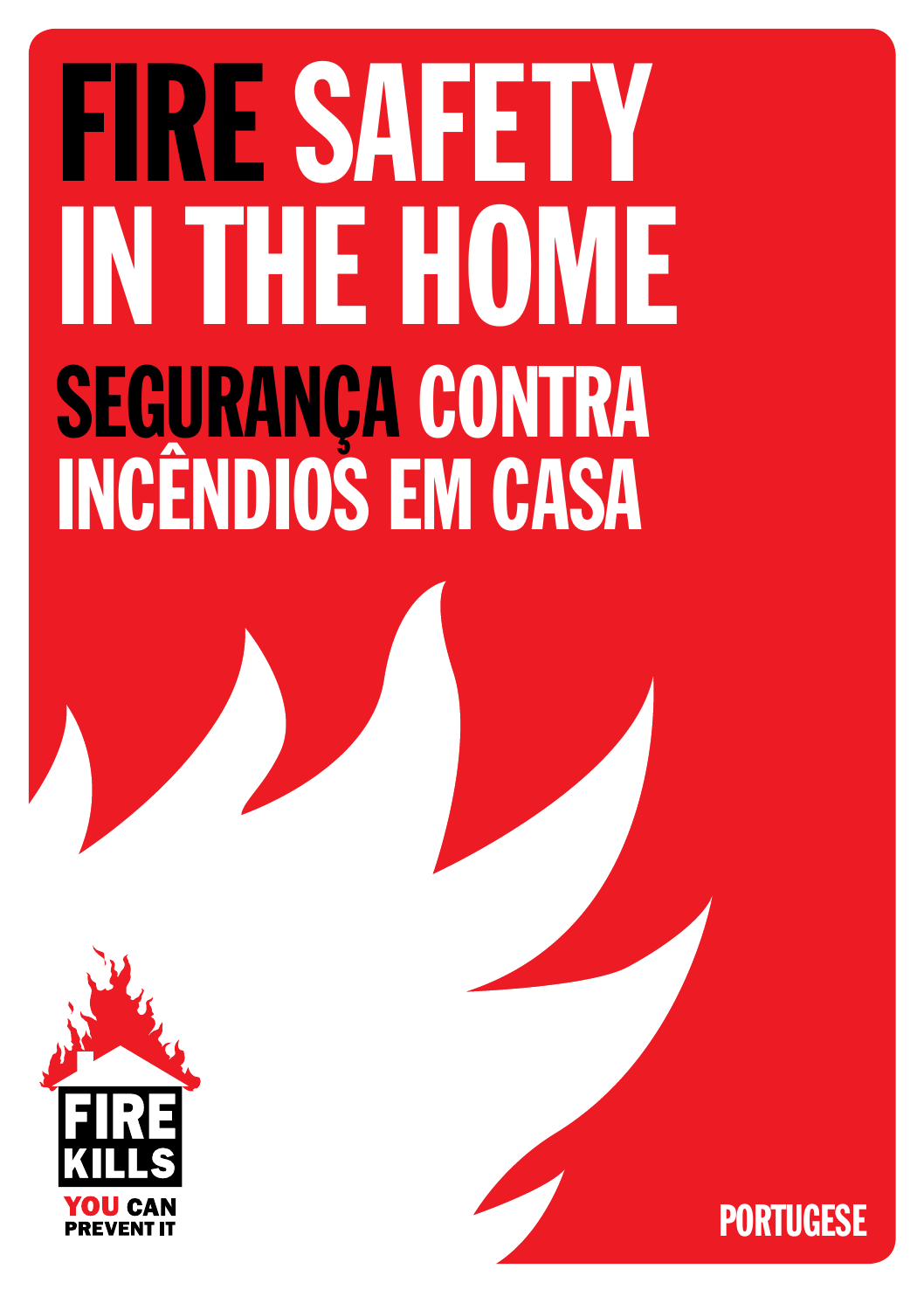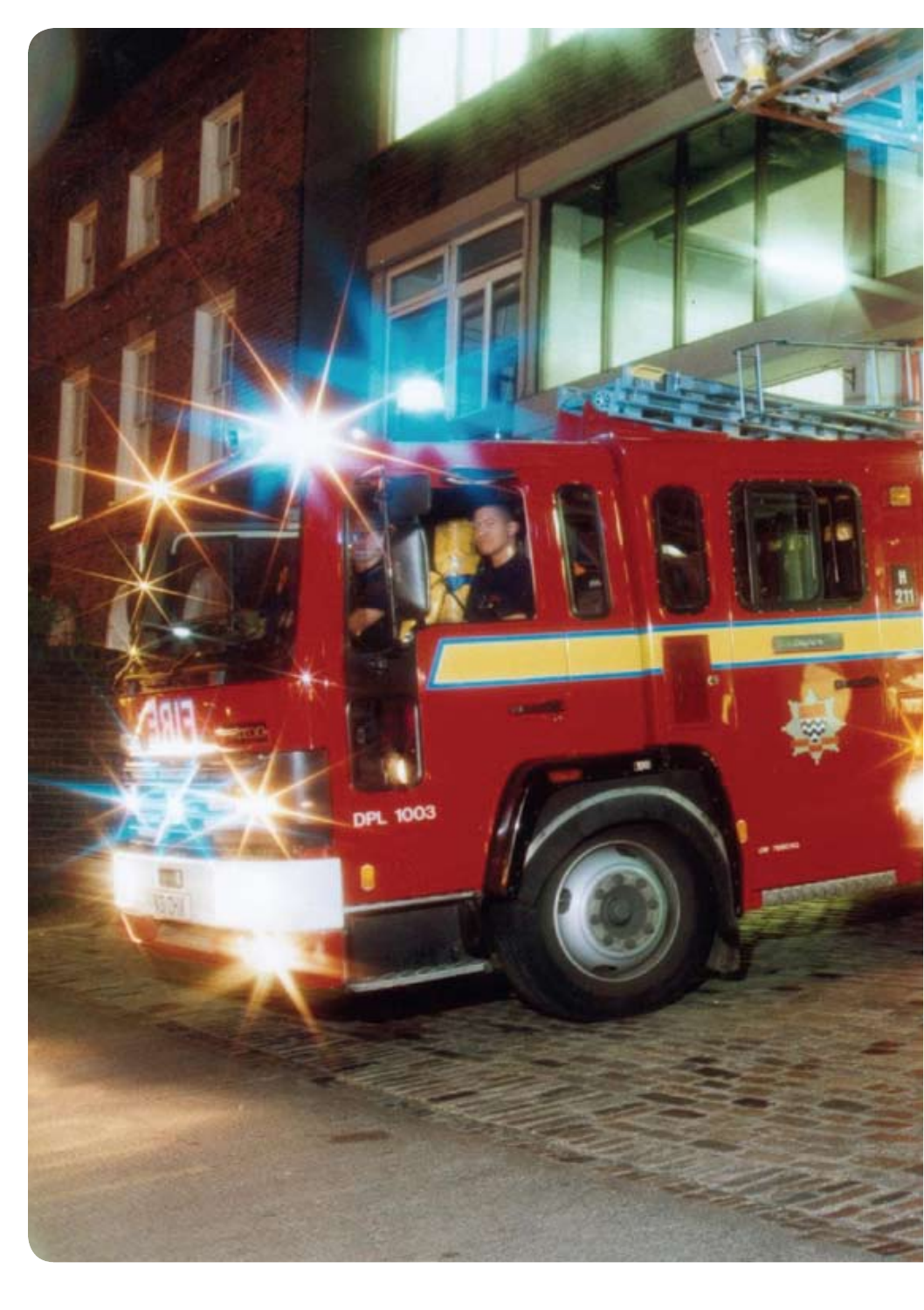#### **Did you know…?**

- You're twice as likely to die in a fire if you don't have a smoke alarm that works.
- 90 people die each year because the battery in their smoke alarm was flat or missing.
- Over half of home fires are caused by cooking accidents.
- More than five fires a day are started by candles.
- Every three days someone dies from a fire caused by a cigarette.
- Faulty electrics (appliances, wiring and overloaded sockets) cause around 7,000 house fires across the country every year.

#### **Sabia que…**

- Se não tiver um detector de fumo que funcione, as probabilidades de morrer num incêndio duplicam.
- 90 pessoas morrem todos os anos porque o detector de fumo tinha a pilha gasta ou não tinha pilha.
- Mais de metade dos incêndios domésticos são causados por acidentes ao cozinhar.
- Mais de cinco incêndios por dia são causados por velas.
- Morre uma pessoa a cada três dias em incêndios causados por cigarros.
- Todos os anos ocorrem cerca de 7.000 incêndios domésticos causados por falhas em aparelhos eléctricos, na cablagem e em tomadas sobrecarregadas.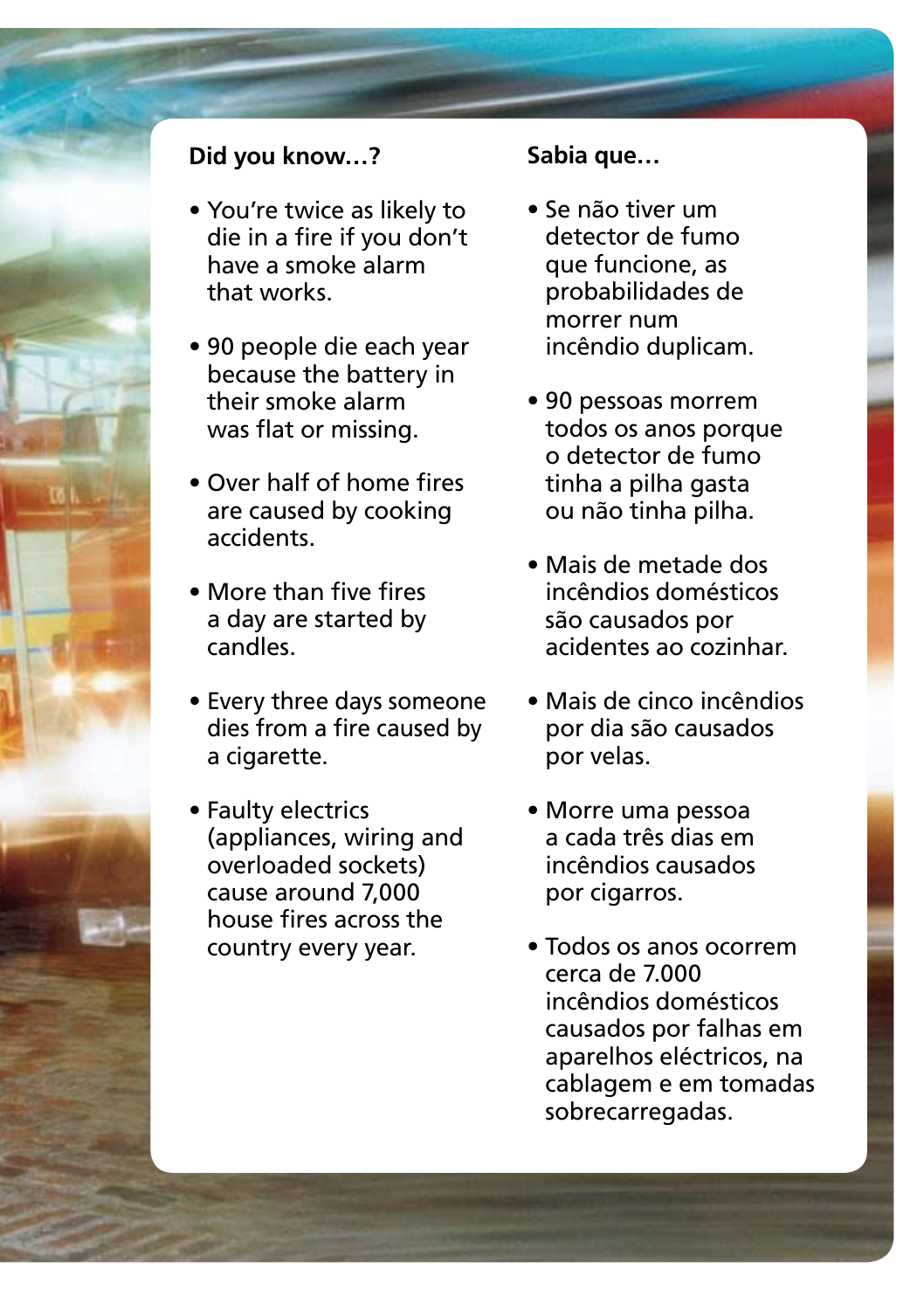# **PROTECT YOUR** HOME WITH SMOKE RARMS PROTEIA

**The easiest way to protect your home and family from fire is with a smoke alarm.** 

**Get it. Install it. Check it. It could save your life.** 

A SUA CASA COM **DETECTORES** DE FUMO

**O detector de fumo é a forma mais simples de proteger a sua casa e a sua família de incêndios.** 

**Compre-o, instale-o e verifique se está a funcionar. Pode salvar a sua vida.**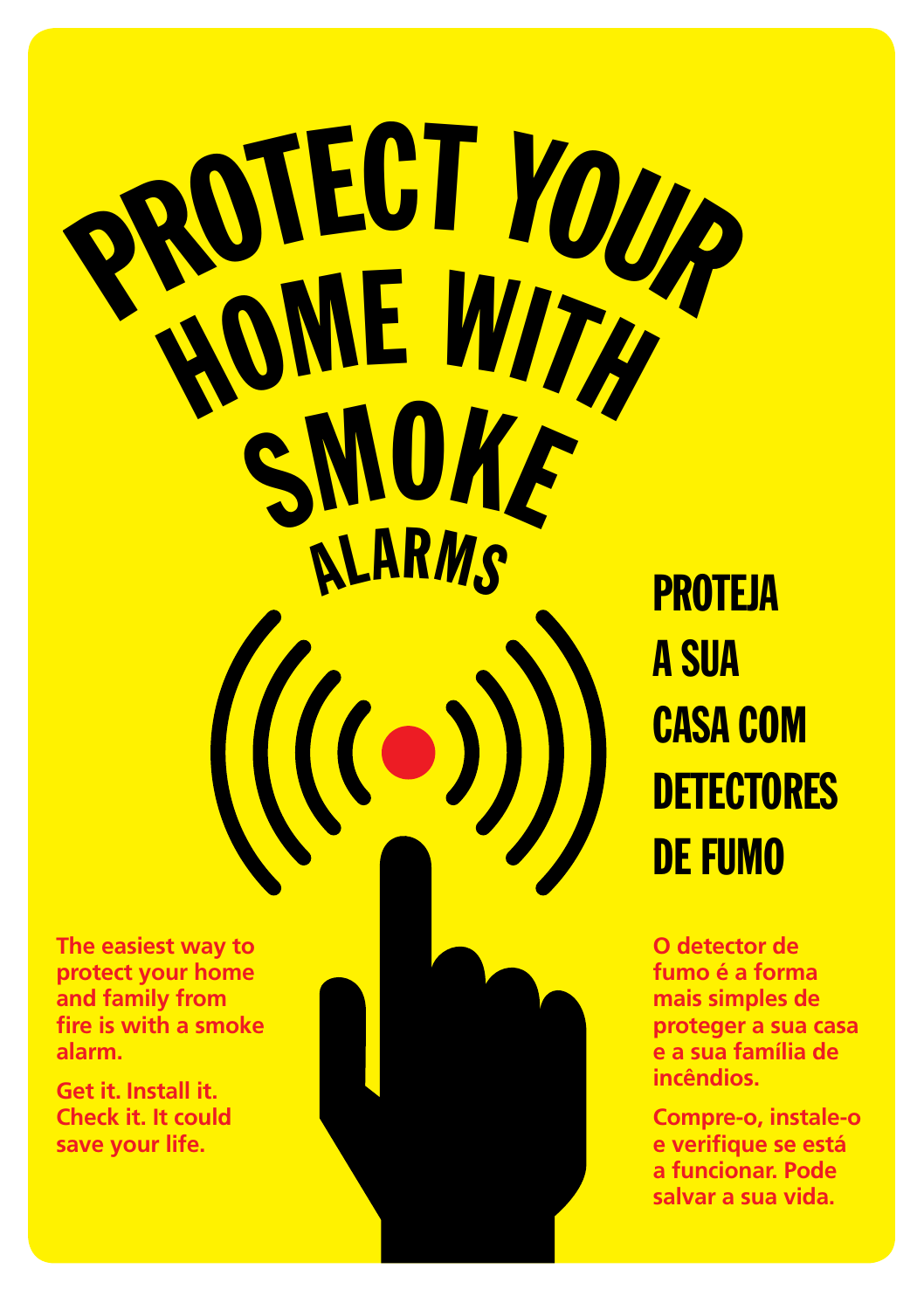### **Choosing your smoke alarm**

- Fit smoke alarms on every level of your home.
- Smoke alarms are cheap and easy to install.
- They are available from DIY stores, electrical shops and most high street supermarkets.
- There are a variety of different models to choose from. Your local Fire and Rescue Service will be happy to give you advice on which one is best suited for you.
- Look out for one of these symbols, which shows the alarm is approved and safe.

• Coloque detectores de fumo em todos os pisos de sua casa.

**Escolher o detector** 

**de fumo**

- Os detectores de fumo são baratos e de fácil instalação.
- Estão disponíveis em lojas de ferragens, lojas de artigos eléctricos e na maioria dos grandes supermercados.
- Pode escolher de entre vários modelos. O seu serviço local de bombeiros poderá indicar qual o mais aconselhado para si.
- Procure um destes símbolos, que mostram que o detector foi aprovado e é seguro.

# **Top tip Dica importante**



#### **Fit smoke alarms Instale detectores de fumo**



British Standard Kitemark



**COULDSAVE YOUR LIFE** 

#### **£5 PODEM SALVAR A SUA VIDA**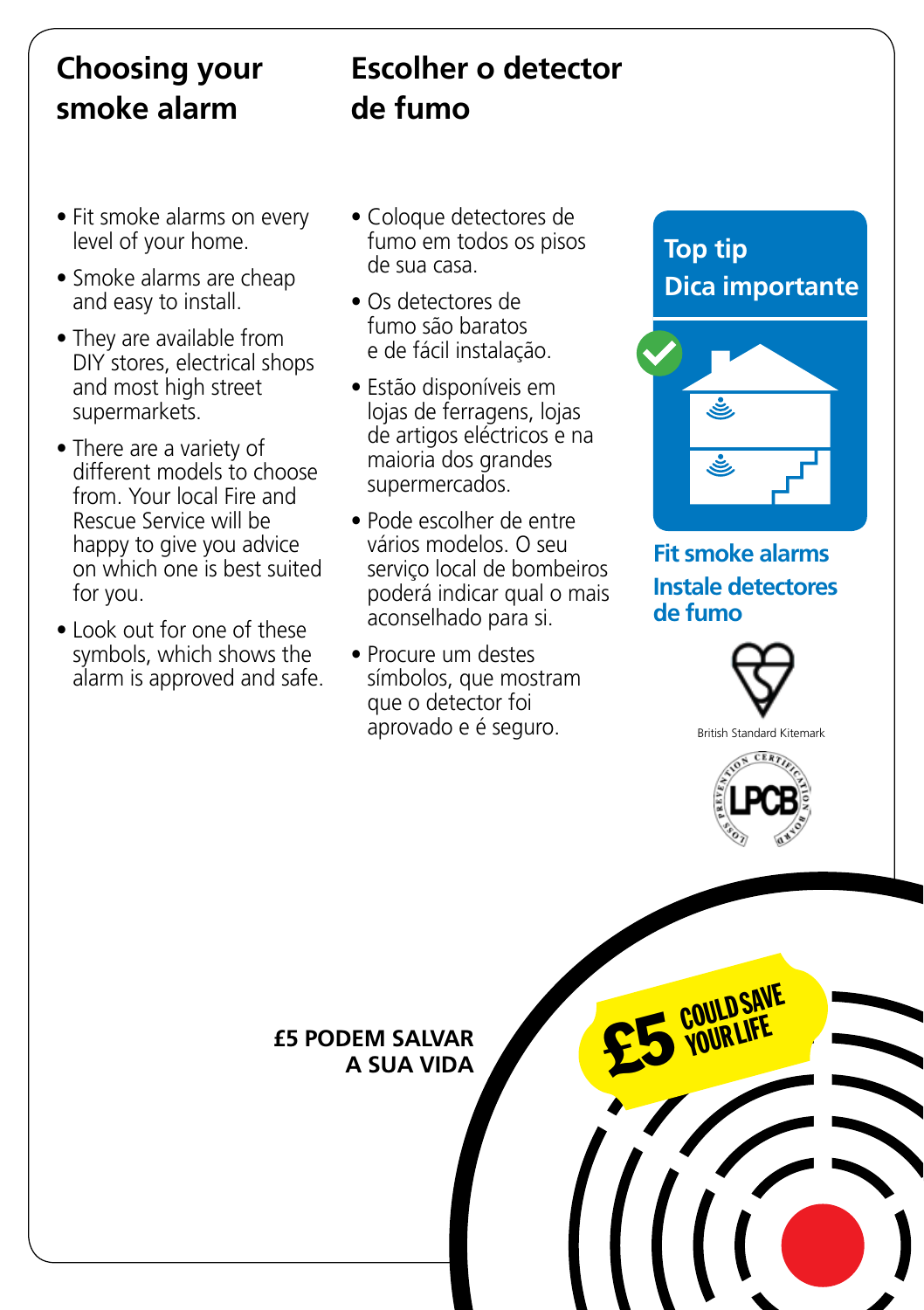# **How to make sure your smoke alarm works**

#### **Test the batteries in your smoke alarm every week. Change them every year. Never remove them.**

- Never disconnect or take the batteries out of your alarm if it goes off by mistake.
- Standard battery operated alarms are the cheapest option, but the batteries need to be replaced every year.
- A lot of people forget to check the batteries, so longer life batteries are better.
- An alarm with ten-year batteries is the best option.
- Mains-powered alarms are powered by your home power supply. Generally they don't need replaceable batteries, but need to be installed by a qualified electrician.
- Alarms that plug into a light socket use a rechargeable battery, which is charged when the light is on.
- You can even have linked alarms installed, so that when one alarm detects a fire they all go off together. This is useful if you live in a large house or over several levels.

Strobe light and vibrating-pad alarms are available for those who are deaf or hard of hearing. Contact the Royal Institute for Deaf People Information Line on **0808 808 0123**

# **Como garantir que o detector de fumo funciona**

 **Teste as pilhas do detector de fumo todas as semanas. Troque-as todos os anos. Nunca as tire.**

- Nunca desligue ou tire as pilhas do detector se este for activado por engano.
- Os detectores normais a pilhas são a opção mais barata, mas as pilhas devem ser substituídas todos os anos.
- Muita gente esquece-se de verificar as pilhas, por isso é melhor optar por pilhas de maior duração.
- Os detectores com pilhas de dez anos de duração são a melhor opção.
- Os detectores de fumo a electricidade funcionam com a electricidade de sua casa. Normalmente não necessitam de pilhas substituíveis, mas têm de ser instalados por um electricista qualificado.
- Os detectores que se ligam à iluminação usam pilhas recarregáveis, que se carregam quando a luz está ligada.
- Pode até instalar detectores interligados para que, quando um deles disparar, todos disparem em conjunto. Isto é útil se viver numa casa de grandes dimensões ou com vários pisos.

Existem disponíveis detectores com dispositivos de luz intermitente e vibratórios para pessoas com deficiência auditiva. Contacte a linha de informação do Instituto para pessoas com deficiência auditiva através do número **0808 808 0123**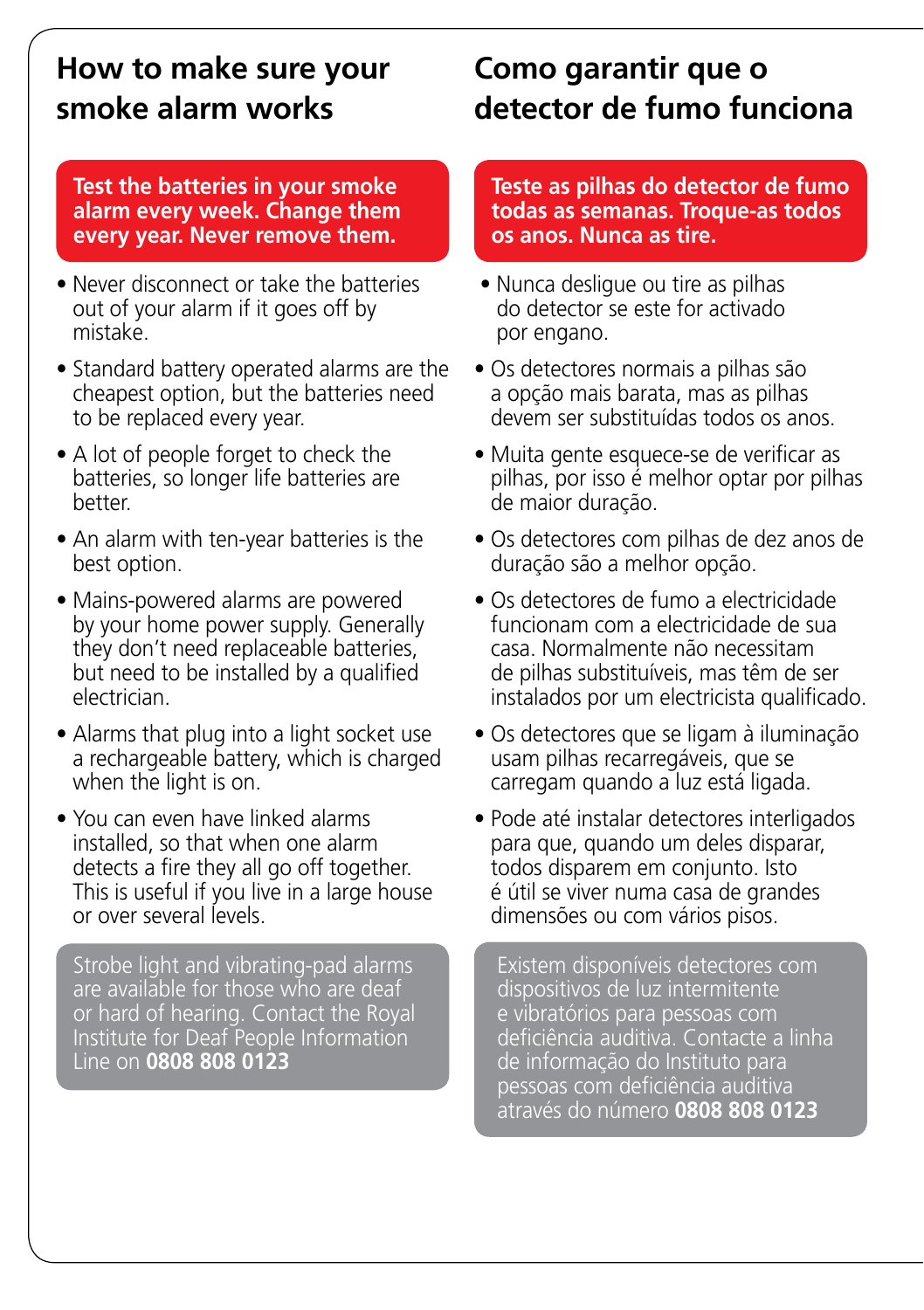### **Top tip Dica importante**



**Test it Teste o detector**



# **Fitting your smoke alarm**

- Don't put alarms in or near kitchens or bathrooms where smoke or steam can set them off by accident.
- The ideal position is on the ceiling, in the middle of a room, or on the hallway and landing, so you can hear the alarm throughout your home.
- If it is difficult for you to fit your alarm yourself contact your local Fire and Rescue Service for help. They'll be happy to install it for you.

# **Instalar o detector de fumo**

- Não instale detectores em cozinhas ou casas de banho, ou perto destas onde o fumo ou o vapor poderá activá-los acidentalmente.
- O tecto é o local ideal para instalar os detectores, no centro de uma divisão ou no corredor ou hall, para que o possa ouvir em toda a casa.
- Se tiver dificuldade em instalar o detector, contacte o serviço de bombeiros local para o ajudar. Eles poderão instalá-lo para si.

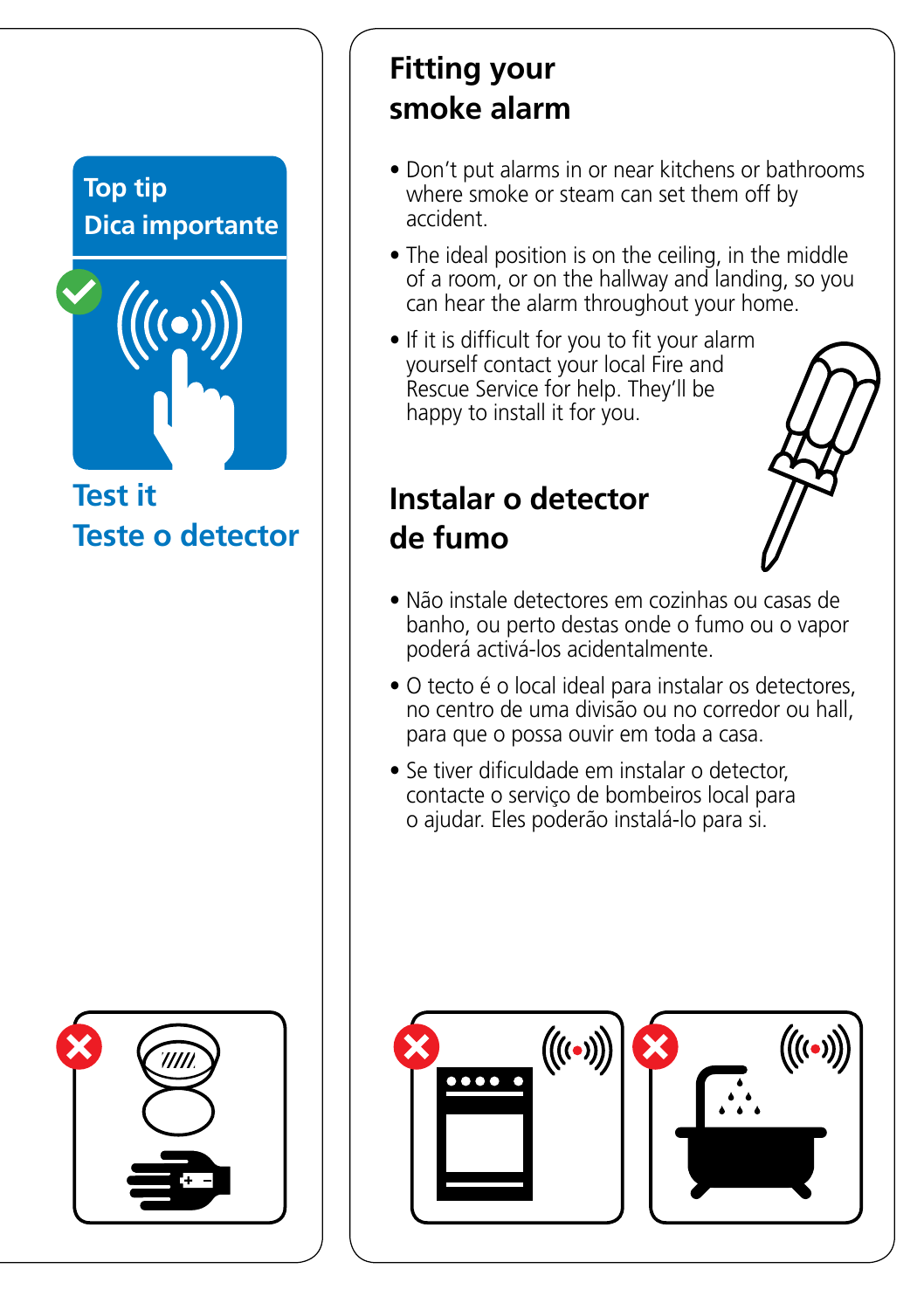# **Looking after your smoke alarm**

- Make checking your smoke alarm part of your regular household routine.
- Test it by pressing the button until the alarm sounds. If it doesn't sound, you need to replace the battery.
- If your smoke alarm starts to beep on a regular basis, you need to replace the battery immediately.
- If it is a ten year alarm, you will need to replace the whole alarm every ten years.

#### **Other equipment you could consider**

- Fire blankets are used to put out a fire or wrap a person whose clothes are on fire. They are best kept in the kitchen.
- Fire extinguishers shoot out a jet to help control a fire. They are quick and simple to use, but always read the instructions first.

# **Cuidar do seu detector de fumo**

- Verificar o seu detector de fumo deverá fazer parte da sua rotina doméstica habitual.
- Para o testar, prima o botão até disparar o alarme sonoro. Se o alarme sonoro não disparar, é porque precisa de substituir a pilha.
- Se o detector começar a emitir um bip regularmente, deve trocar a pilha de imediato.
- Se for um detector para dez anos, deve substituir o detector todo de dez em dez anos.

#### **Outro equipamento que pode considerar**

- Utilizam-se cobertores para extinguir um fogo ou para envolver alguém que tenha a roupa em chamas. O melhor local para guardar estes cobertores é na cozinha.
- Os extintores disparam um jacto para ajudar a controlar o incêndio. São rápidos e de fácil utilização, mas deverá sempre ler primeiro as instruções.

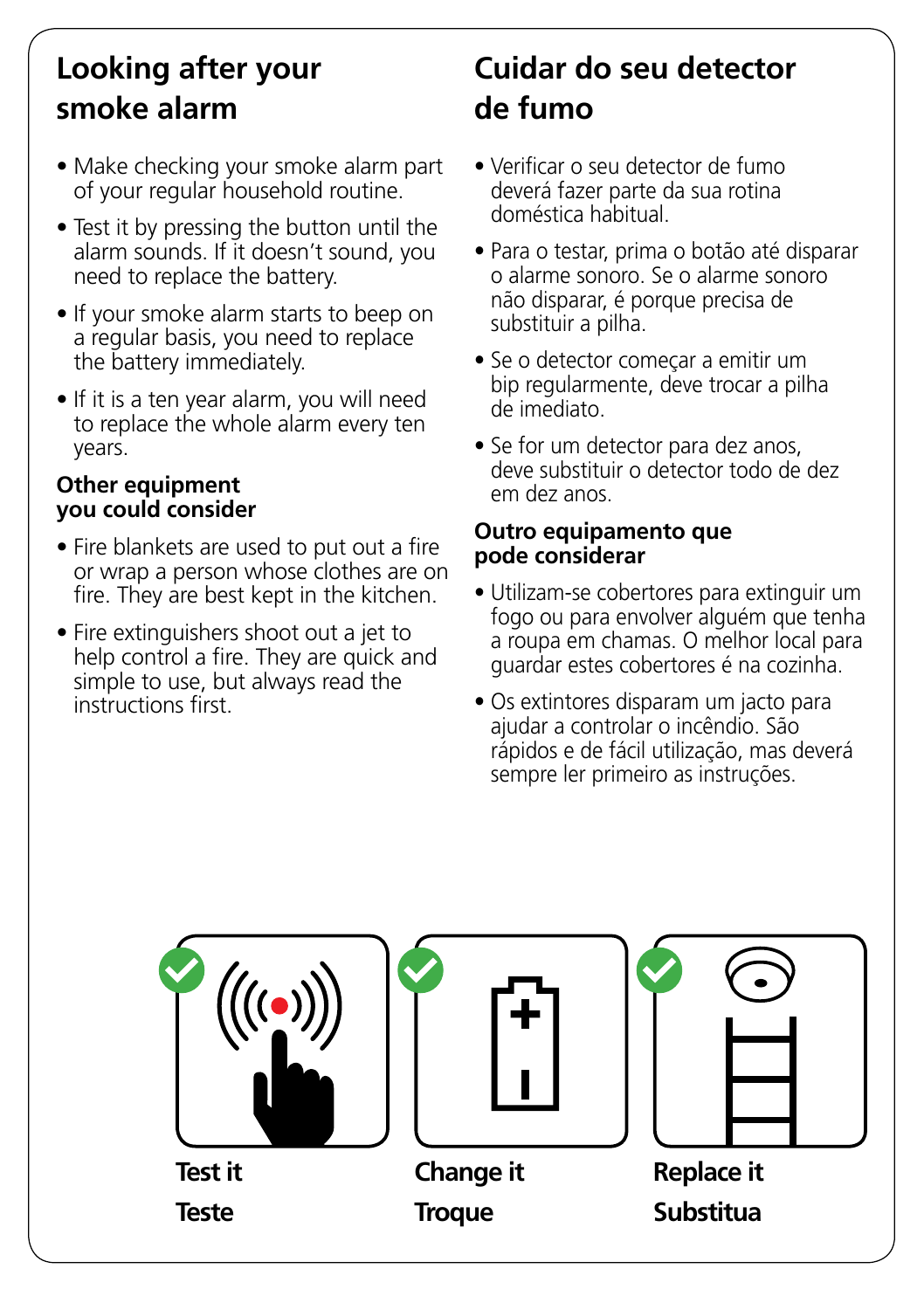# IN THE KITCHEN **ELECTRICS** CIGARETTES **CANDLES**

**This section will tell you how you can avoid fires in your home, including how to cook safely and take care with electrics, candles and cigarettes.**

**COMO EVITAR INCÊNDIOS COMUNS NA COZINHA APARELHOS ELÉCTRICOS CIGARROS VELAS**

**Esta secção explica como pode evitar incêndios em sua casa, como cozinhar de forma segura e como ter cuidado com aparelhos eléctricos, velas e cigarros.**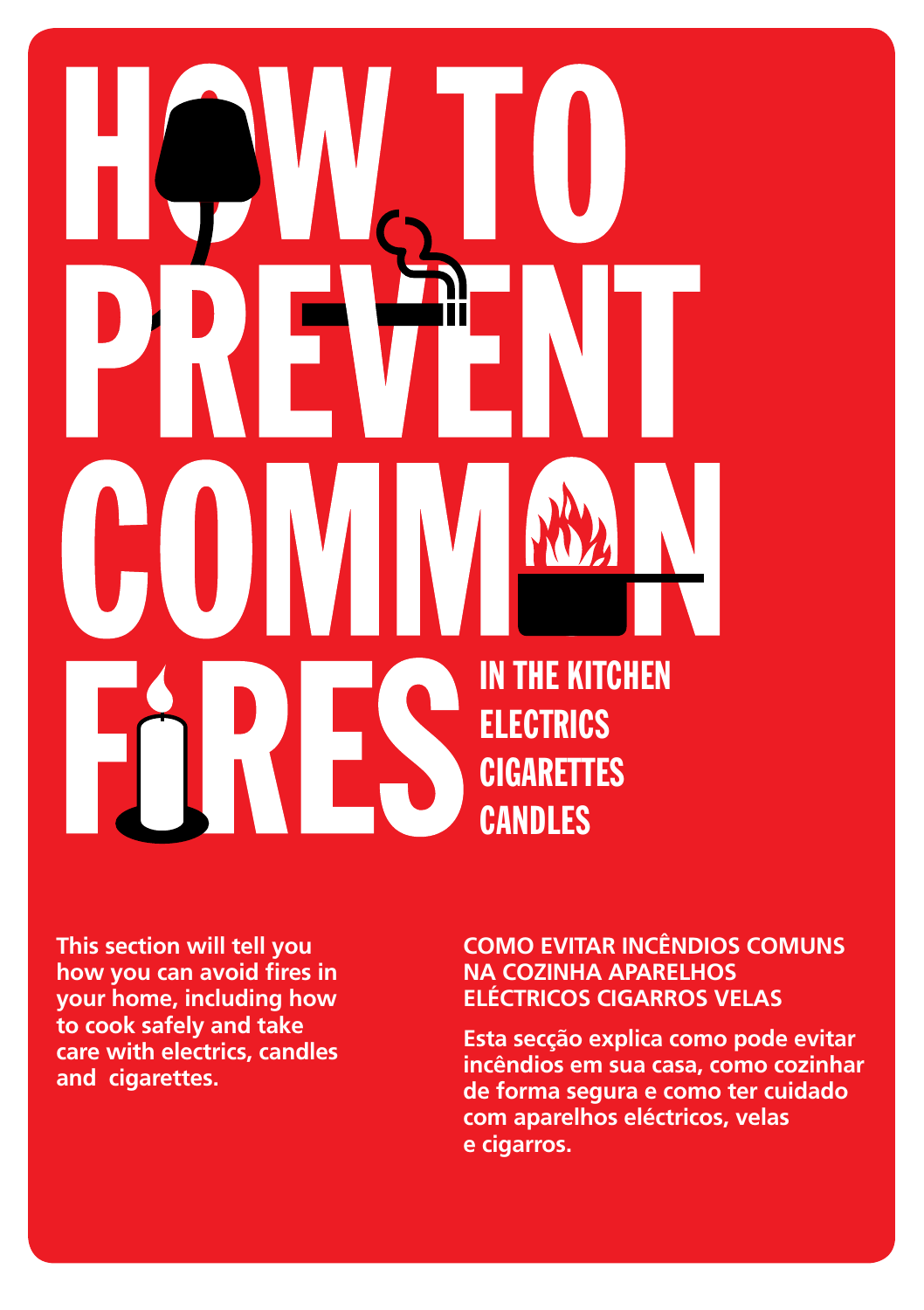# **In the kitchen**

#### **How to cook safely**

**Avoid leaving children in the kitchen alone when cooking on the hob. Keep matches and sauce pan handles out of their reach to keep them safe.**

- Take extra care if you need to leave the kitchen whilst cooking, take pans off the heat or turn them down to avoid risk.
- Make sure saucepan handles don't stick out – so they don't get knocked off the stove.
- Take care if you're wearing loose clothing – they can easily catch fire.
- Keep tea towels and cloths away from the cooker and hob.
- Spark devices are safer than matches or lighters to light gas cookers, because they don't have a naked flame.
- Double check the cooker is off when you've finished cooking

# **Top tip Dica importante Top tip**

**Keep out of reach Mantenha fora do alcance**

#### **Take care with electrics**

- Keep electrics (leads and appliances) away from water.
- Check toasters are clean and placed away from curtains and kitchen rolls.
- Keep the oven, hob and grill clean and in good working order. A build up of fat and grease can ignite a fire.

**Don't put anything metal in the microwave**

#### **Deep fat frying**

- Take care when cooking with hot oil it sets alight easily.
- Make sure food is dry before putting it in hot oil so it doesn't splash.
- If the oil starts to smoke it's too hot. Turn off the heat and leave it to cool.
- Use a thermostat controlled electric deep fat fryer. They can't overheat.

#### **What to do if a pan catches fire**

- Don't take any risks. Turn off the heat if it's safe to do so. Never throw water over it.
- Don't tackle the fire yourself.

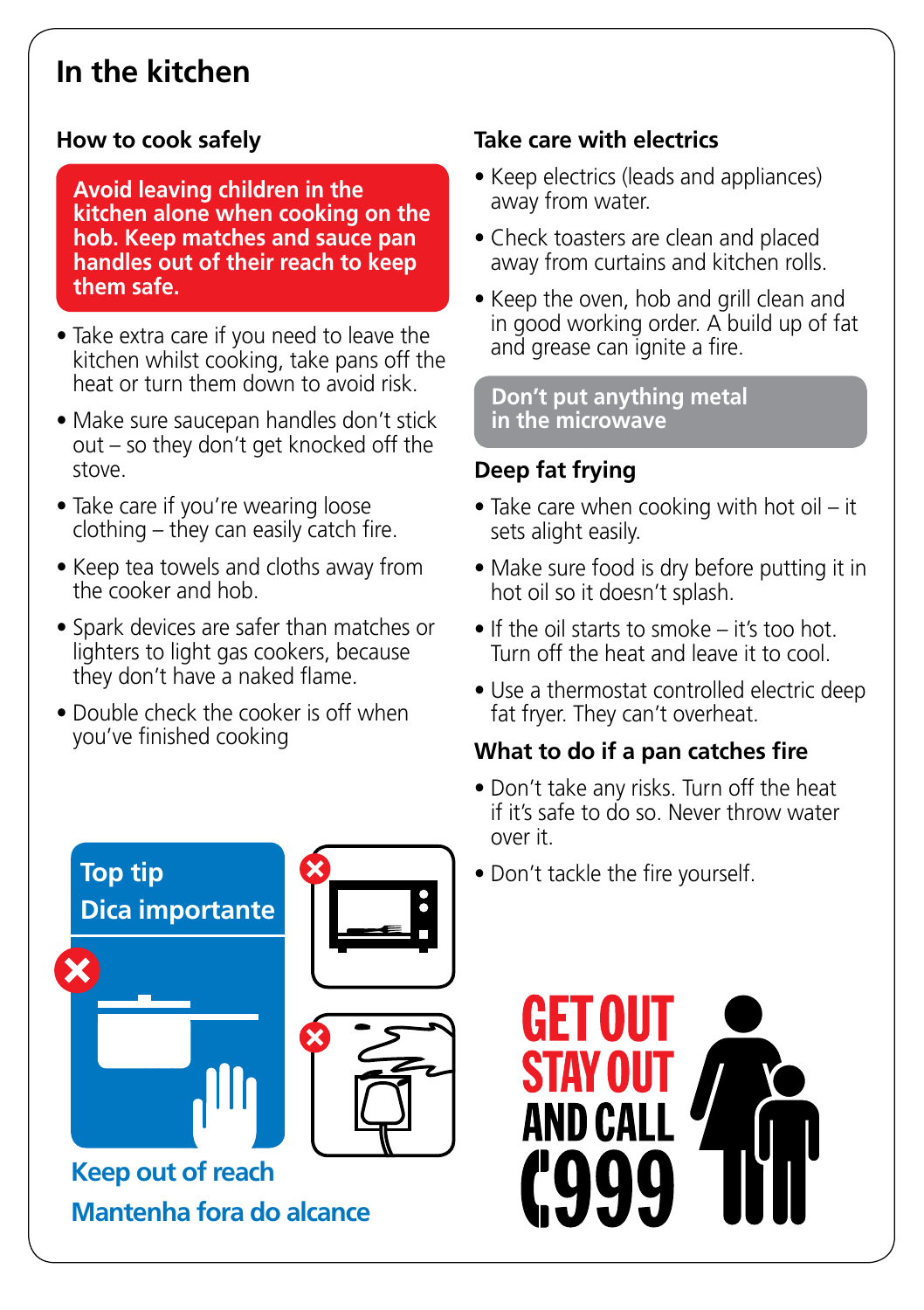### **Na cozinha**

#### **Como cozinhar de forma segura**

**Evite deixar crianças sozinhas na cozinha quando estiver a cozinhar com os bicos do fogão. Para segurança das crianças, mantenha os fósforos e as asas das panelas fora do seu alcance.**

- Tenha muito cuidado se tiver de sair da cozinha enquanto está a cozinhar, retire as panelas do lume ou baixe a temperatura para evitar riscos.
- Assegure-se de que as asas das panelas não estão viradas para fora do fogão, para que não haja o risco de serem tombadas.
- Tenha cuidado se tiver roupa larga, pois pode pegar fogo facilmente.
- Mantenha os panos de cozinha longe do fogão e do forno.
- Os dispositivos de faísca, que não têm chama, são mais seguros para utilizar nos fogões a gás do que fósforos ou isqueiros.
- Assegure-se de que desligou o fogão quando tiver terminado de cozinhar.



**Take care with hot oil Cuidado com o óleo quente**

#### **Tenha cuidado com os aparelhos eléctricos**

- Mantenha os aparelhos e os cabos eléctricos afastados da água.
- Verifique que a torradeira está limpa e afastada de cortinas e de rolos de papel de cozinha.
- Mantenha o forno, o fogão e o grelhador limpos e em bom funcionamento. A gordura pode começar um incêndio.

#### **Não coloque nada de metal no microondas**

#### **Fritadeiras**

- Tenha cuidado ao cozinhar com óleo quente, pode inflamar.
- Os alimentos devem estar secos antes de os colocar no óleo quente, para evitar salpicos.
- Se o óleo começar a deitar fumo, está demasiado quente. Baixe a temperatura e deixe arrefecer.
- Utilize uma fritadeira eléctrica controlada por termóstato, que não sobreaquece.

#### **O que fazer se uma panela começar a arder**

- Não corra riscos. Se for seguro, desligue a fonte de calor. Nunca atire água para a panela em chamas.
- Não tente apagar o fogo.

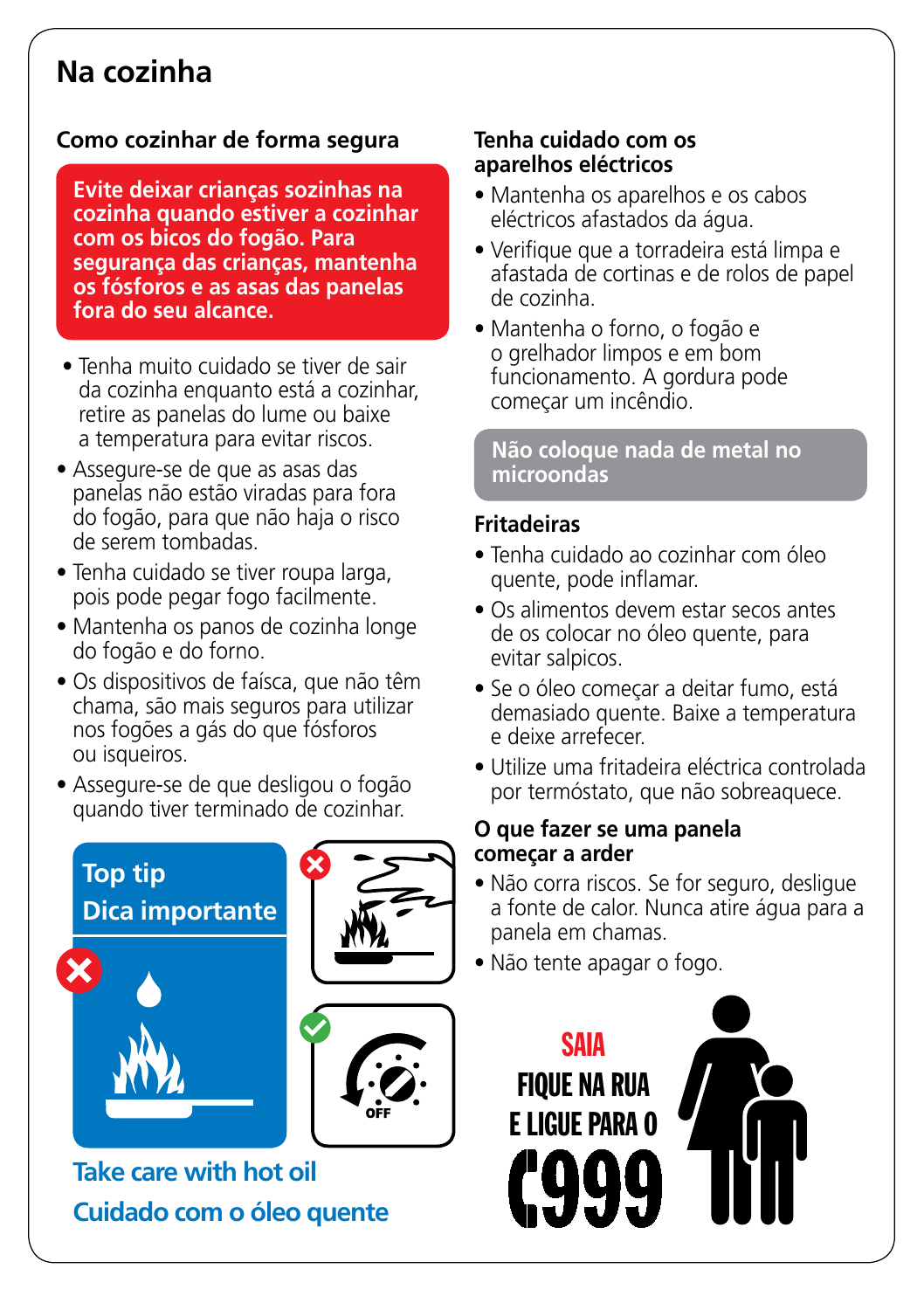# **Electrics**

#### **How to avoid electrical fires**

- Always check that you use the right fuse to prevent overheating.
- Make sure an electrical appliance has a British or European safety mark when you buy it.
- Certain appliances, such as washing machines, should have a single plug to themselves, as they are high powered.
- Try and keep to one plug per socket.

# **Electricidade**

#### **Como evitar incêndios eléctricos**

- Verifique sempre que está a utilizar o fusível correcto, para evitar sobreaquecimento.
- Quando comprar um aparelho eléctrico, assegure-se de que tem uma marca de segurança britânica ou europeia.
- Determinados aparelhos, como máquinas de lavar roupa, devem ser o único aparelho ligado a uma tomada, pois são aparelhos de alta potência.
- Tente limitar-se a uma ficha por tomada.







**Don't overload Não sobrecarregue**

# **5 + 5 + 3 =13 AMP AMP AMP AMP**



### **Know the limit!**

**An extension lead or adaptor will have a limit to how many amps it can take, so be careful not to overload them to reduce the risk of a fire.**

**Appliances use different amounts of power – a television may use a 3amp plug and a vacuum cleaner a 5amp plug for example.**

### **Saiba o limite!**

**As extensões e os adaptadores têm um limite de amperes, por isso tenha cuidado para não os sobrecarregar. Assim, reduzirá o risco de incêndio.**

**Diferentes aparelhos eléctricos utilizam diferentes potências: a televisão pode ter uma ficha de 3 amp e o aspirador uma ficha de 5 amp, por exemplo.**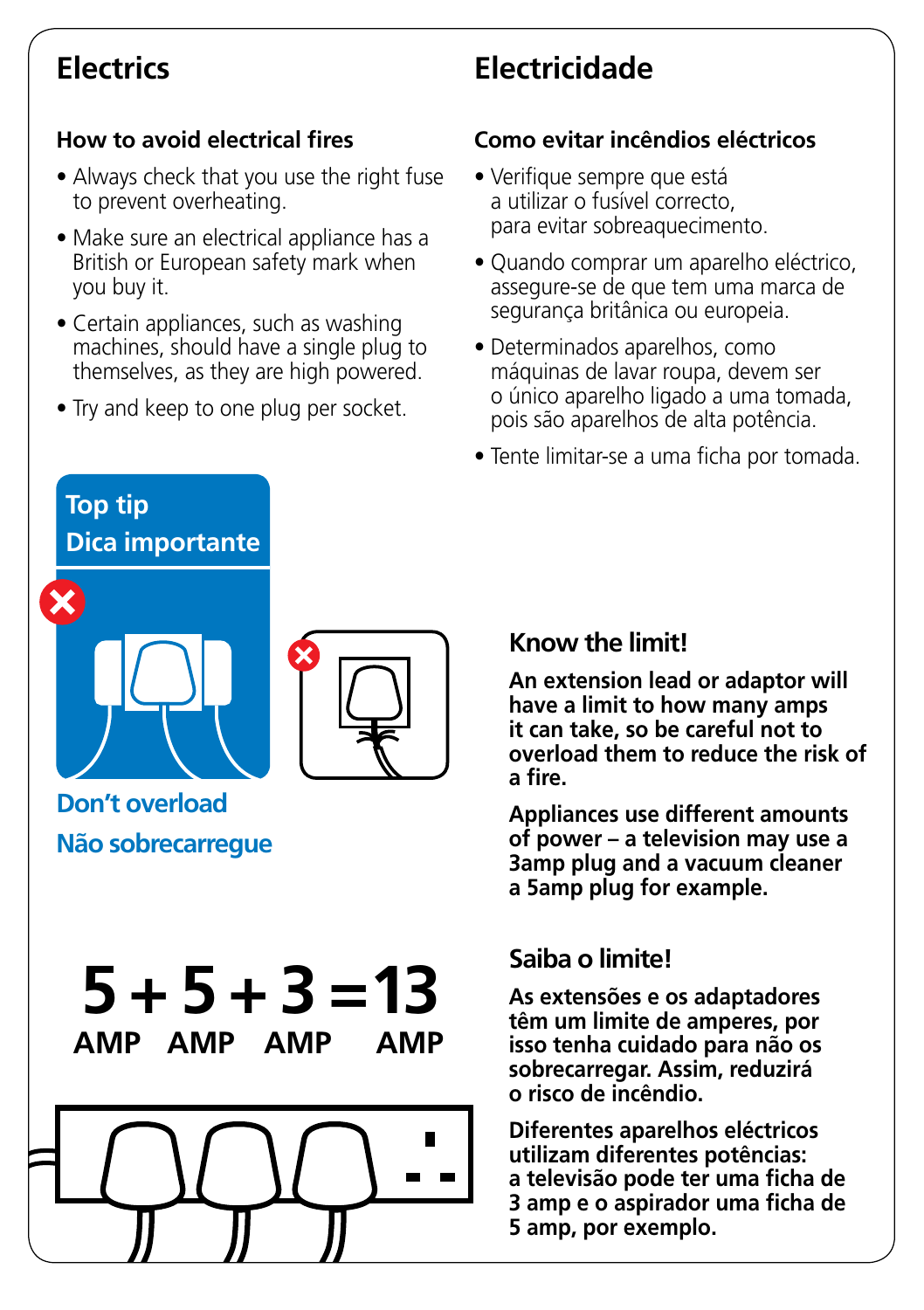#### **Keep electrical appliances clean and in good working order to prevent them triggering a fire.**

- Keep your eyes peeled for signs of dangerous or loose wiring such as scorch marks, hot plugs and sockets, fuses that blow or circuit-breakers that trip for no obvious reasons, or flickering lights.
- Check and replace any old cables and leads, especially if they are hidden from view – behind furniture or under carpets and mats.
- Unplugging appliances helps reduce the risk of fire.
- Unplug appliances when you're not using them or when you go to bed.

#### **Using an electric blanket**

- Don't leave electric blankets folded as this damages the internal wiring. Store them flat or rolled up instead.
- Unplug blankets before you get into bed, unless it has a thermostat control for safe all-night use.
- Try not to buy second hand blankets and check regularly for wear and tear.

#### **Portable heaters**

- Try to secure heaters up against a wall to stop them falling over.
- Keep them clear from curtains and furniture and never use them for drying clothes.

#### **Furniture**

• Always ensure that your furniture has the fire-resistant permanent label.



#### **Mantenha os aparelhos eléctricos limpos e em bom estado de funcionamento, para evitar que provoquem um incêndio.**

- Mantenha-se atento a sinais de cablagem perigosa ou solta, como marcas de queimaduras, tomadas e fichas aquecidas, fusíveis que fundem ou disjuntores que disparam sem razão aparente, ou ainda lâmpadas tremeluzentes.
- Verifique e substitua cabos e extensões velhas, sobretudo se estiverem escondidas atrás de mobílias ou por baixo de carpetes e tapetes.
- Reduzirá o risco de incêndios se desligar os aparelhos eléctricos da tomada.
- Desligue os aparelhos eléctricos da tomada quando não estiverem em utilização ou antes de se ir deitar.

#### **Cobertores eléctricos**

- Não guarde os cobertores eléctricos, dobrados para evitar danificar os cabos eléctricos internos. Guarde-os sem os dobrar ou enrole-os.
- Desligue o cobertor da tomada antes de ir para a cama, a menos que este tenha um controlo com termóstato que permita que fique ligado toda a noite.
- Tente não comprar cobertores em segunda-mão e verifique regularmente se estão danificados.

#### **Aquecedores portáteis**

- Tente prender os aquecedores na parede para evitar que tombem.
- Mantenha-os afastados de cortinas e da mobília, e nunca os utilize para secar roupa.

#### **Mobília**

• Assegure-se sempre de que a mobília tem uma etiqueta permanente a especificar que é de material resistente ao fogo.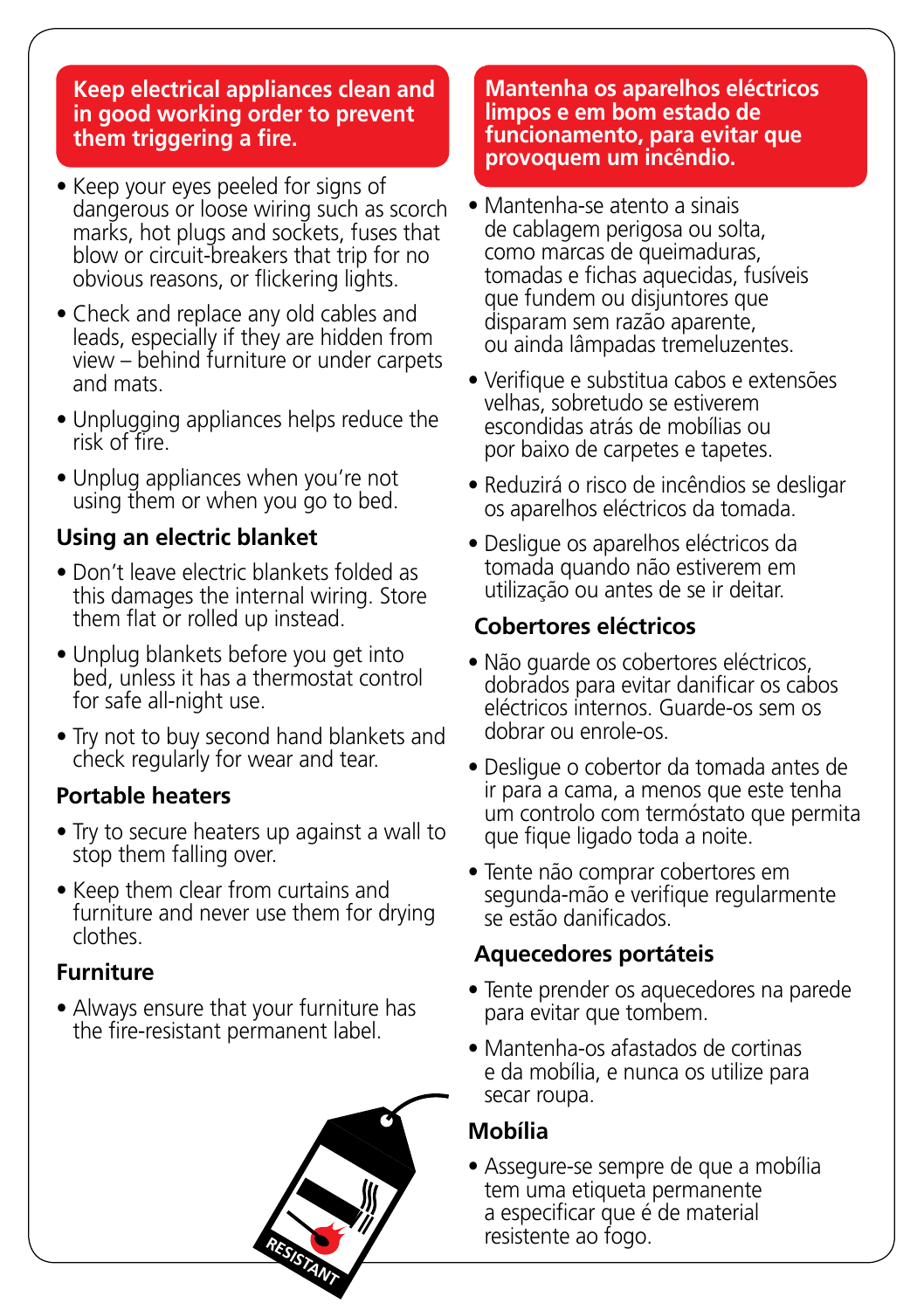# **Cigarettes**

#### **Stub cigarettes out properly and dispose of them carefully. Put them out. Right out!**

- Never smoke in bed.
- Use a proper ashtray never a wastepaper basket.
- Make sure your ashtray can't tip over and is made of a material that won't burn.
- Don't leave a lit cigarette, cigar or pipe lying around. They can easily fall over and start a fire.
- Take extra care if you smoke when you're tired, taking prescription drugs, or if you've been drinking. You might fall asleep and set your bed or sofa on fire.
- Keep matches and lighters out of children's reach.
- Consider buying child resistant lighters and match boxes.

#### **Apague bem o cigarro e deite-o fora com cuidado. Apague-o bem, completamente!**

• Nunca fume na cama.

**Cigarros** 

- Utilize um cinzeiro apropriado, nunca o cesto de papéis.
- Assegure-se de que o cinzeiro não pode virar e que é feito de um material que não se queima.
- Não deixe cigarros, charutos ou cachimbos acesos se não estiver por perto, podem tombar facilmente e provocar um incêndio.
- Tenha muito cuidado se fumar quando estiver cansado, a tomar medicamentos, ou se tiver bebido. Pode adormecer e incendiar a cama ou o sofá.
- Mantenha os fósforos ou isqueiros fora do alcance das crianças.
- Pense em comprar isqueiros e caixas de fósforos com protecção infantil.

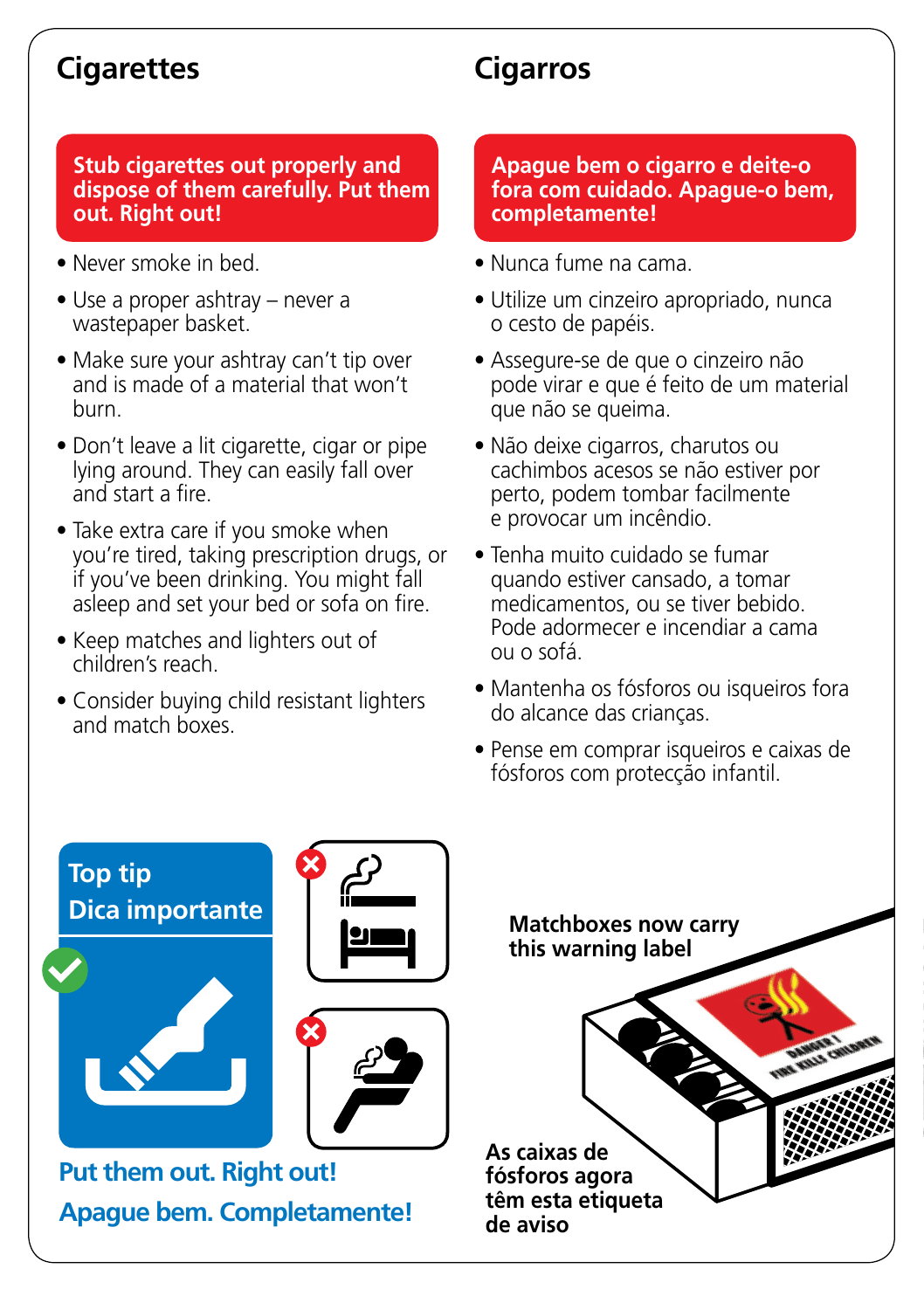### **Candles**

 **Make sure candles are secured in a proper holder and away from materials that may catch fire – like curtains.** 

- Put candles out when you leave the room, and make sure they're put out completely at night.
- Use a snuffer or a spoon to put out candles. It's safer than blowing them out when sparks can fly.
- Children shouldn't be left alone with lit candles.

**Velas**

**Assegure-se de que as velas estão seguras num castiçal e longe de materiais que possam pegar fogo, como as cortinas.** 

- Apague as velas quando sair da divisão e assegure-se de que estão totalmente apagadas à noite.
- Utilize um apaga-velas ou uma colher para as apagar. É mais seguro do que soprar pois podem voar faíscas.
- As crianças não devem ficar sozinhas com velas acesas.

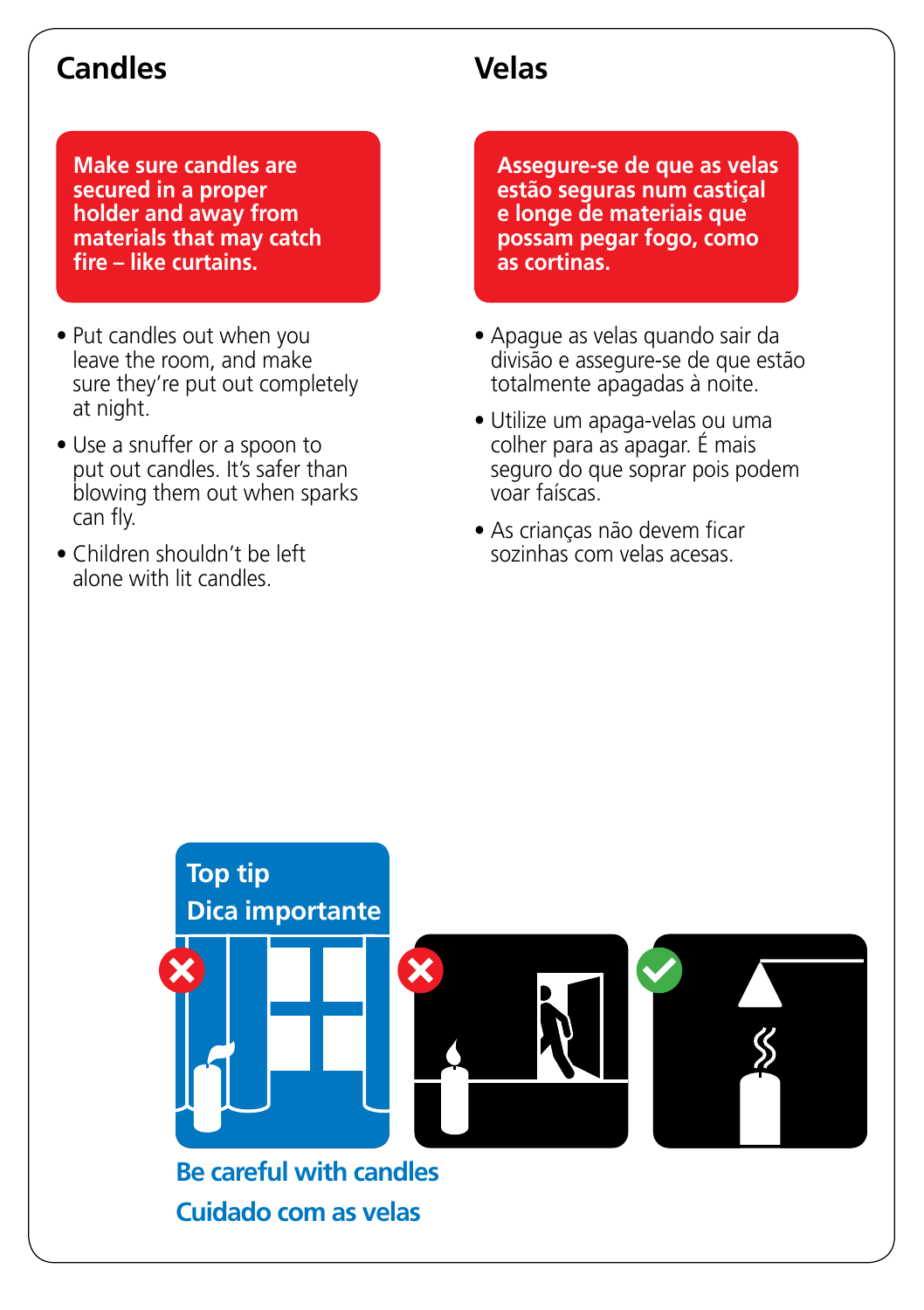

# ESCAPE PLAN A SAFE

PLANEIE UMA FUGA **SEGURA** 

**Fitting a smoke alarm is the first crucial step to protecting yourself from fire. But what would you do if it went off during the night?** 

**This section will help you make a plan ready for an emergency.** 

**Instalar um detector de fumo é o primeiro passo crucial para se proteger contra um incêndio. Mas o que faria se o detector disparasse durante a noite?** 

**Esta secção vai ajudá-lo a elaborar um plano para situações de emergência.**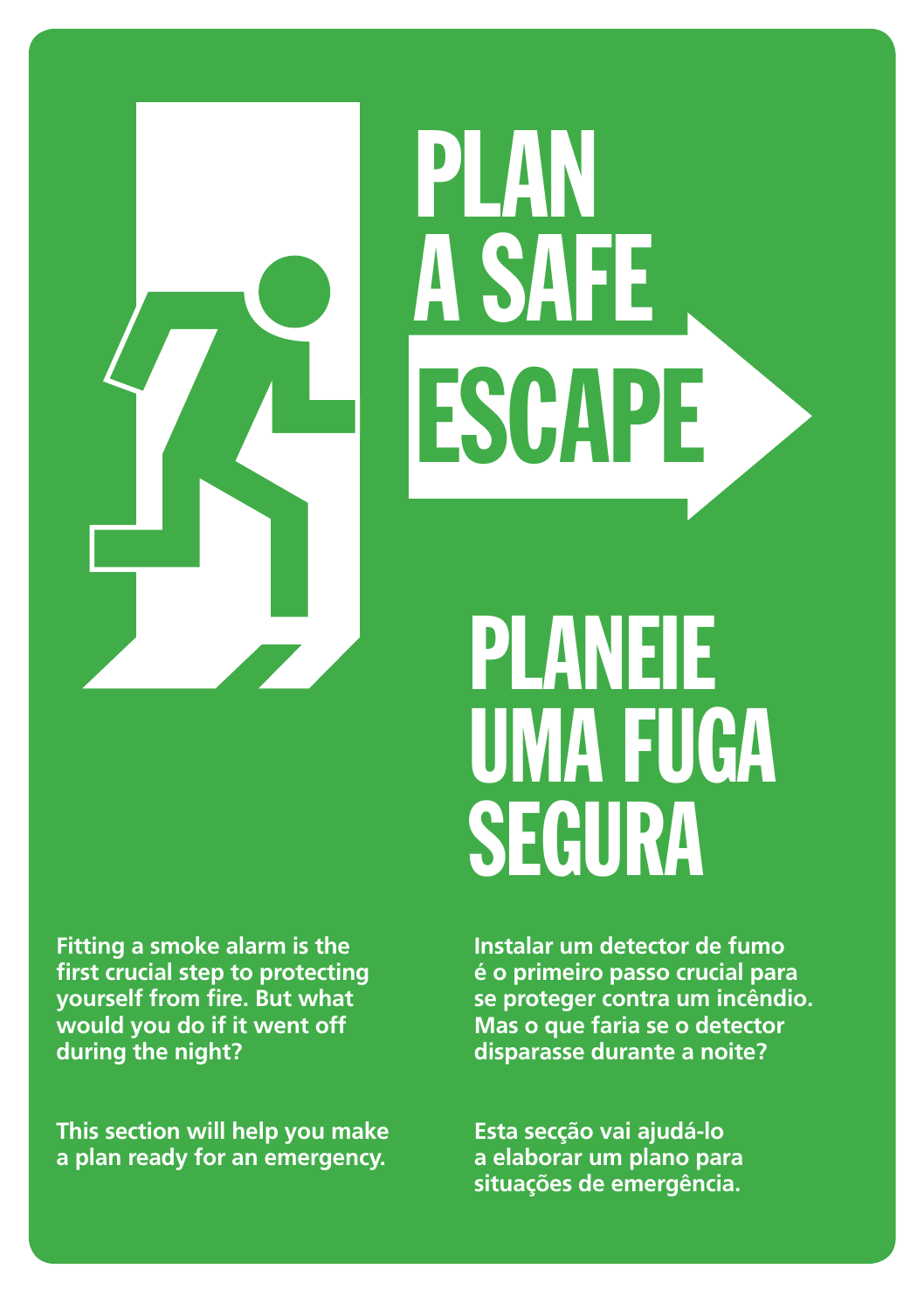# **Be prepared by making a plan of escape**

- Plan an escape route and make sure everyone knows how to escape.
- Make sure exits are kept clear.
- The best route is the normal way in and out of your home.
- Think of a second route in case the first one is blocked.
- Take a few minutes to practice your escape plan.
- Review your plan if the layout of your home changes.

# **Esteja preparado e elabore um plano de fuga**

- Planeie uma rota de fuga e assegure-se de que todos sabem como fugir.
- Assegure-se de que as saídas estão sempre desimpedidas.
- A melhor rota é a rota normal para entrar e sair de casa.
- Pense numa segunda rota, caso a primeira esteja bloqueada.
- Passe algum tempo a praticar o plano de fuga.
- Reveja o plano se a disposição da sua casa for alterada.

**Top tip Dica importante**

**Plan an escape route**

**Planeie uma rota de fuga**



**Keep door and window keys where everyone can find them**

**Mantenha as chaves das janelas e das portas num local onde todos as possam encontrar**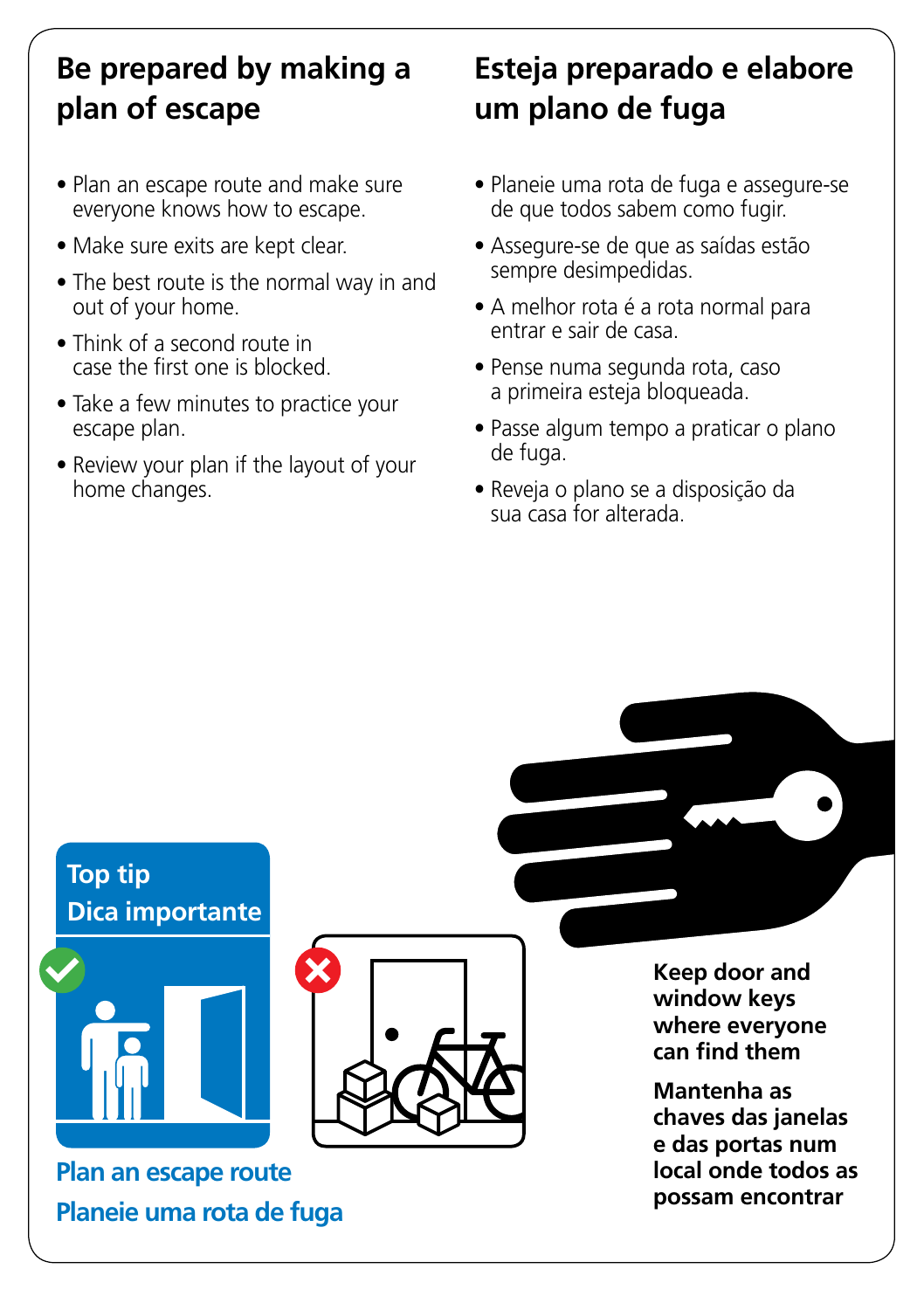# **What to do if there is a fire**

#### **Don't tackle fires yourself. Leave it to the professionals.**

- Keep calm and act quickly, get everyone out as soon as possible.
- Don't waste time investigating what's happened or rescuing valuables.
- If there's smoke, keep low where the air is clearer.
- Before you open a door check if it's warm. If it is, don't open it – fire is on the other side.
- Call 999 as soon as you're clear of the building. 999 calls are free.

# **O que fazer em caso de incêndio**

#### **Não tente apagar o fogo, deixe isso para os profissionais.**

- Mantenha-se calmo e aja com rapidez, tire toda a gente de casa o mais rápido que puder.
- Não perca tempo a investigar o que aconteceu ou a salvar bens de valor.
- Se houver fumo, mantenha-se abaixado, onde o ar está limpo.
- Antes de abrir alguma porta, verifique se está quente. Se estiver, não a abra, pois significa que há fogo do outro lado.
- Ligue para o 999 assim que sair do edifício. As chamadas para o número 999 são gratuitas.

**Top tip Dica importante**



**Get out, stay out and call 999 Saia, fique na rua e ligue para o 999**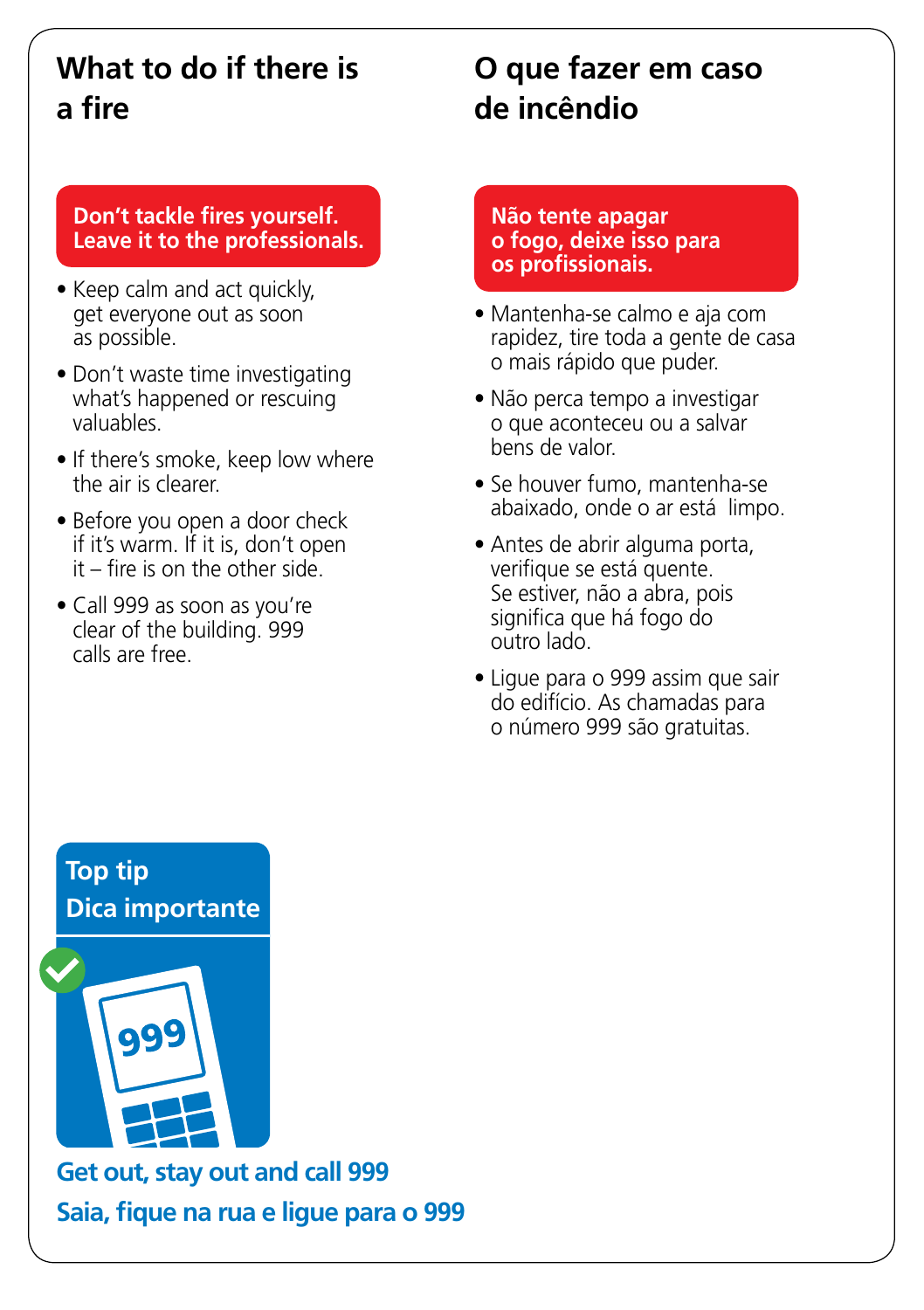# **What to do if your clothes catch fire**

- Don't run around, you'll make the flames worse.
- Lie down and roll around. It makes it harder for the fire to spread.
- Smother the flames with a heavy material, like a coat or blanket.
- Remember, Stop, Drop and Roll!

# **O que fazer se a sua roupa se incendiar**

- Não corra de um lado para o outro, pois fará com que as chamas piorem.
- Deite-se e role no chão. Assim será mais difícil o fogo espalhar-se.
- Abafe as chamas com um material pesado, um casaco ou um cobertor.
- Lembre-se: pare, deite-se e role!

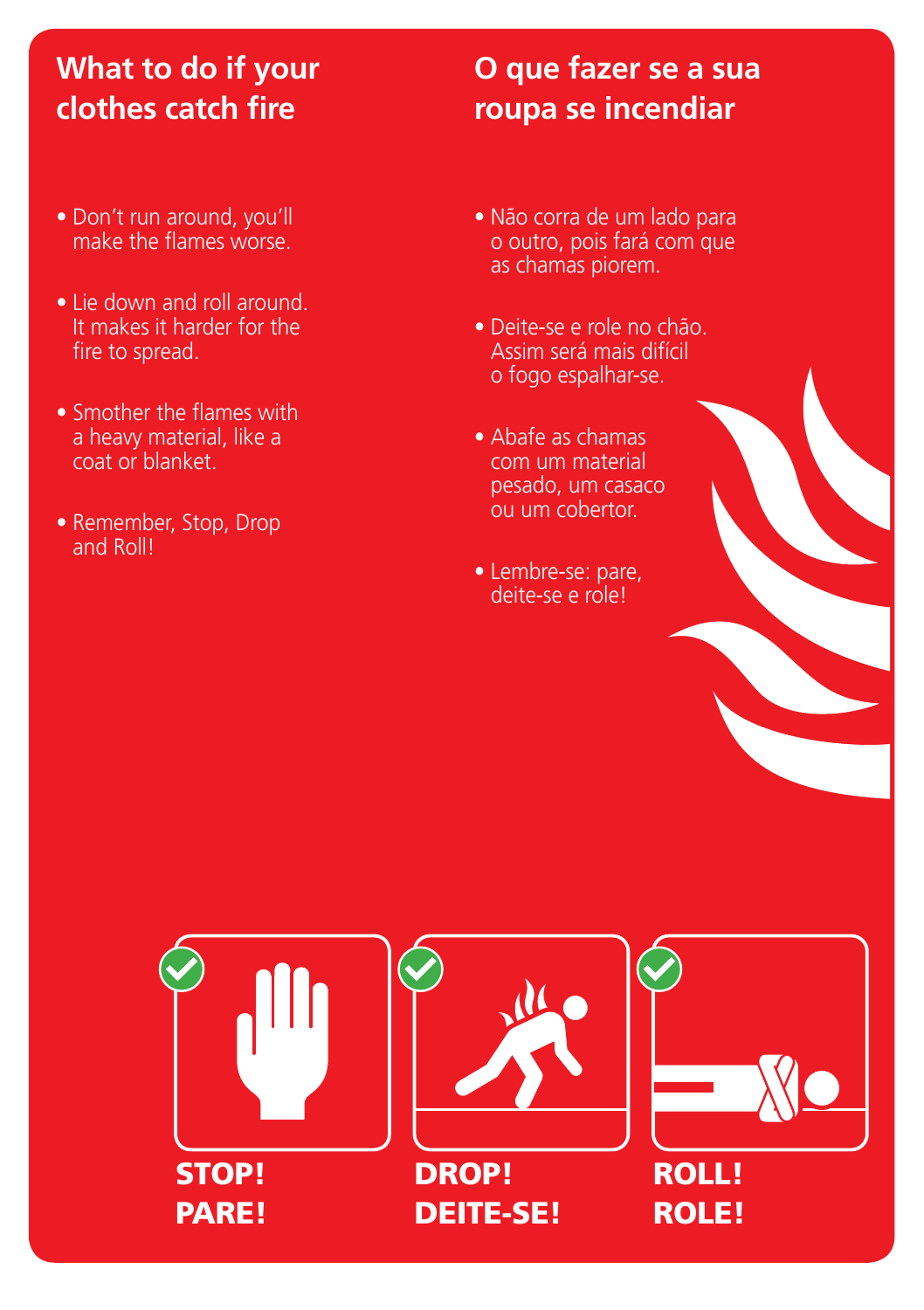# **What to do if your escape is blocked**

- If you can't get out, get everyone into one room, ideally with a window and a phone.
- Put bedding around the bottom of the door to block out the smoke, then open the window and call "HELP FIRE".
- If you're on the ground or first floor, you may be able to escape through a window.

• Use bedding to cushion your fall and lower yourself down carefully. Don't jump.

**If you can't open the window break the glass in the bottom corner. Make jagged edges safe with a towel or blanket.**

# **O que fazer se a saída estiver bloqueada**

- Se não puder sair, leve toda a gente para uma divisão, de preferência uma que tenha uma janela e um telefone.
- Bloqueie a parte por baixo da porta com peças da roupa de cama, para evitar que o fumo entre, depois abra a janela e grite "SOCORRO, INCÊNDIO".
- Se estiver no rés-do-chão ou no primeiro andar, poderá conseguir sair pela janela.
- Utilize peças da roupa de cama para amortecer a queda e saia com cuidado. Não salte.

 **Se não conseguir abrir a janela, parta o vidro no canto inferior. Proteja-se do vidro partido colocando uma toalha ou cobertor por cima do mesmo.**

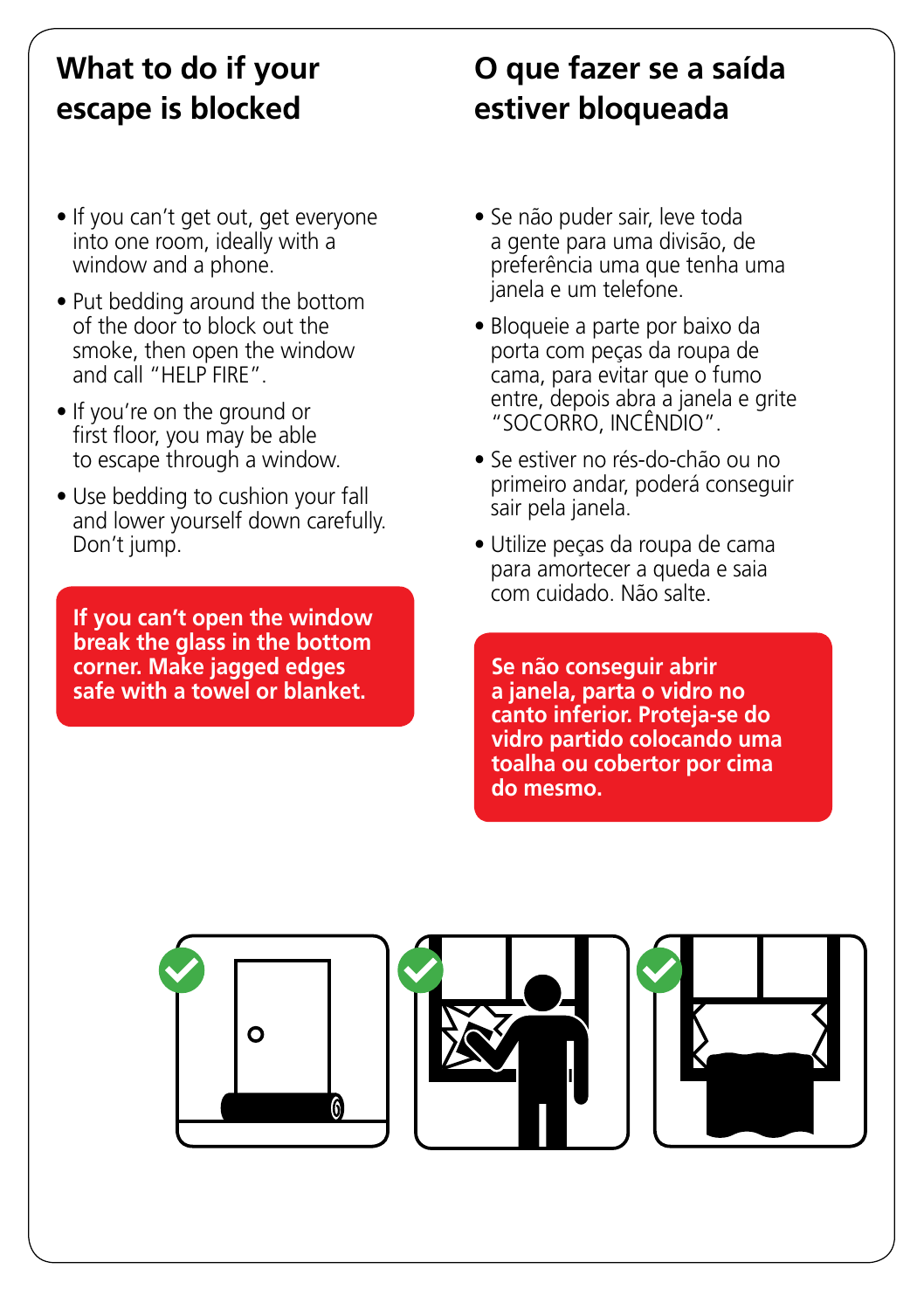# **How to escape from a high level building**

- Avoid using lifts and balconies if there is a fire.
- It is easy to get confused in smoke, so count how many doors you need to go through to reach the stairs.
- Check there is nothing in the corridors or stairways that could catch fire – like boxes or rubbish.
- Make sure doors to stairways are not locked.
- Make sure everyone in the building knows where the fire alarms are.
- You should still get a smoke alarm for your own home, even if there is a warning system in the block.

# **Como sair de um prédio alto**

- Em caso de incêndio, evite utilizar os elevadores e as varandas.
- É muito fácil ficar confuso com fumo, por isso conte o número de portas por que tem de passar para chegar às escadas.
- Verifique se não há nada nos corredores ou escadas que possa pegar fogo, como caixas ou lixo.
- Assegure-se de que as portas para a escada estão sempre destrancadas.
- Assegure-se de que todos no edifício sabem onde estão os alarmes de incêndio.
- Mesmo que exista um sistema de aviso no prédio, é aconselhável instalar detectores de fumo em sua casa.

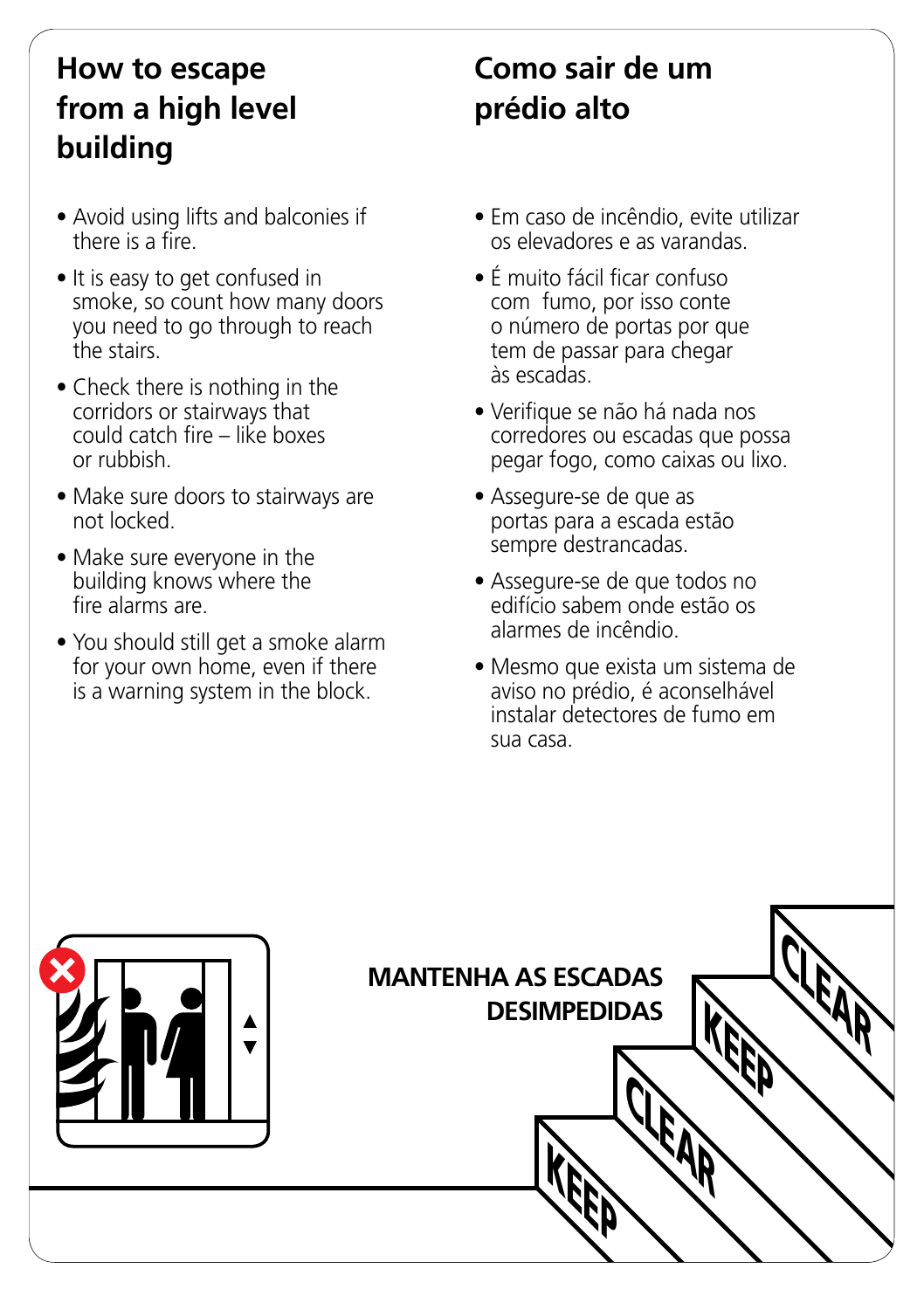# MAKE A BEDTIME CHECK

**VERIFIQUE** ANTES DE SE DEITAR

**You are more at risk from a fire when asleep. So it's a good idea to check your home before you go to bed.**

**Quando está a dormir corre mais riscos em caso de incêndio. Por isso, é boa ideia verificar a sua casa antes de se ir deitar.**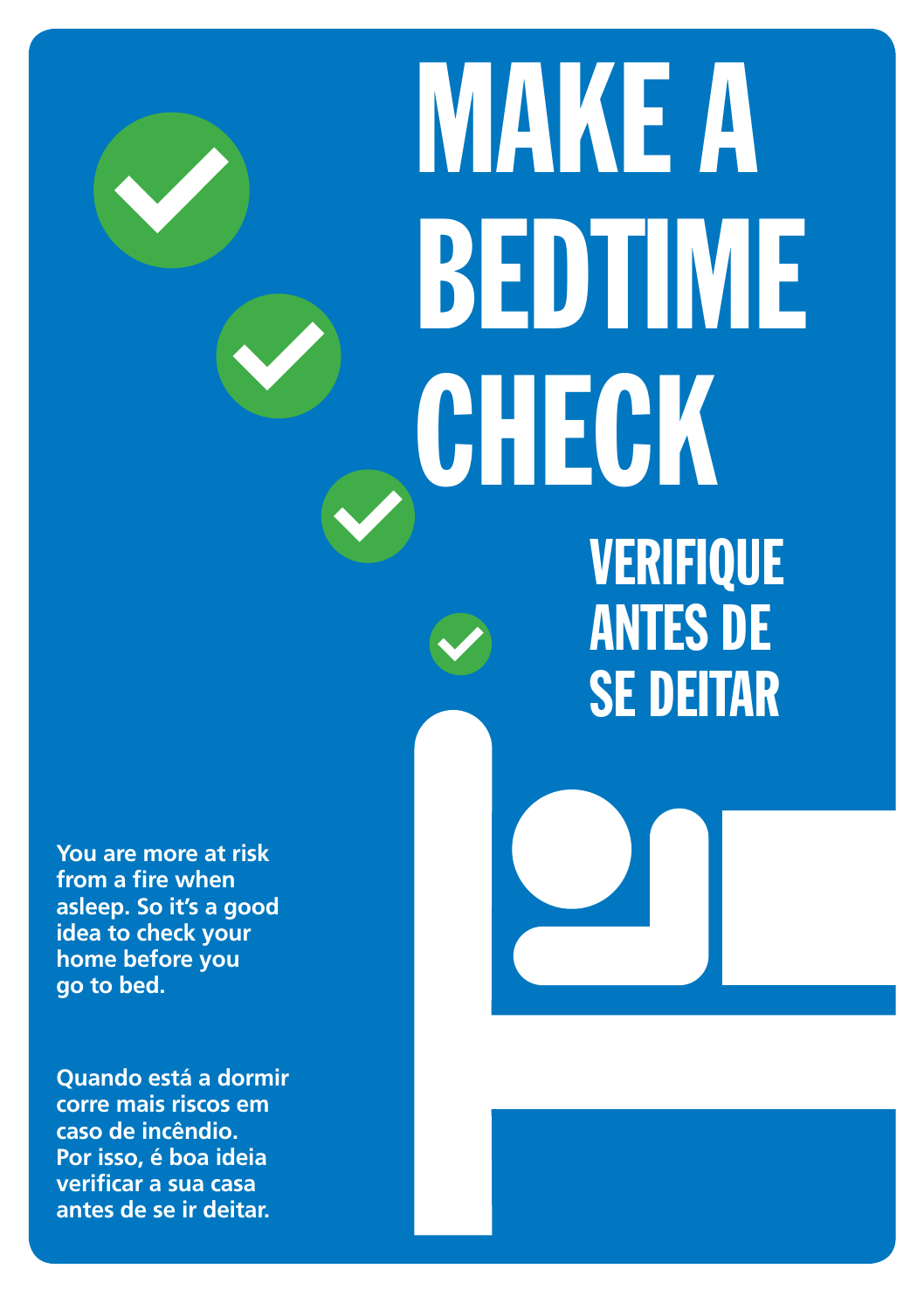# **Check list**

# **Lista de verificação**

| Close inside doors at night<br>to stop a fire from spreading.<br>Turn off and unplug electrical<br>appliances unless they are designed<br>to be left on - like your freezer. |  | Feche todas as portas do<br>interior de sua casa quando<br>se for deitar, para evitar que um<br>eventual incêndio se espalhe.<br>Desligue da tomada todos os<br>aparelhos eléctricos, a menos |  |
|------------------------------------------------------------------------------------------------------------------------------------------------------------------------------|--|-----------------------------------------------------------------------------------------------------------------------------------------------------------------------------------------------|--|
| Check your cooker is<br>turned off.<br>Don't leave the washing                                                                                                               |  | que estejam desenhados para<br>permanecerem ligados, como<br>o frigorífico.                                                                                                                   |  |
| machine on.<br>Turn heaters off and put<br>up fireguards.                                                                                                                    |  | Verifique se o fogão<br>está desligado.                                                                                                                                                       |  |
| Put candles and cigarettes<br>out properly.                                                                                                                                  |  | Não deixe a máquina de<br>lavar roupa ligada.                                                                                                                                                 |  |
| Make sure exits are<br>kept clear.<br>Keep door and window<br>keys where everyone can<br>find them.                                                                          |  | Desligue os aquecedores<br>e coloque as grelhas de protecção.                                                                                                                                 |  |
|                                                                                                                                                                              |  | Apague devidamente as<br>velas e os cigarros.                                                                                                                                                 |  |
|                                                                                                                                                                              |  | Assegure-se de que as saídas<br>estão sempre desimpedidas.                                                                                                                                    |  |
|                                                                                                                                                                              |  | Mantenha as chaves das<br>janelas e das portas num<br>local onde todos as<br>possam encontrar.                                                                                                |  |
| <b>Top tip</b>                                                                                                                                                               |  |                                                                                                                                                                                               |  |
| <b>Dica importante</b>                                                                                                                                                       |  |                                                                                                                                                                                               |  |
|                                                                                                                                                                              |  | <b>OFF</b>                                                                                                                                                                                    |  |
| <b>Close inside doors at night</b>                                                                                                                                           |  |                                                                                                                                                                                               |  |
|                                                                                                                                                                              |  | Feche todas as portas do interior de sua casa quando se for deitar                                                                                                                            |  |